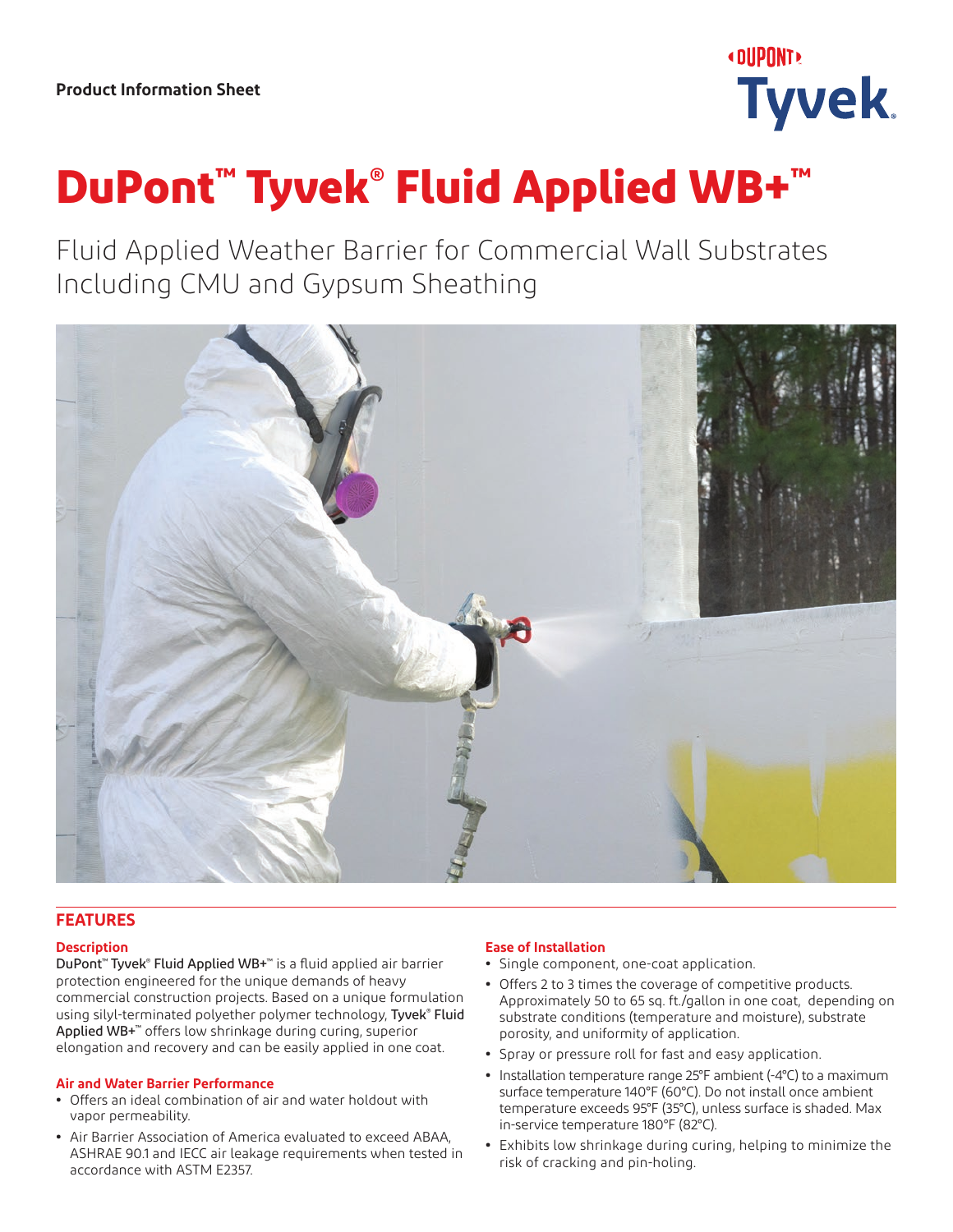#### **High Performance Durability**

- **•** This formulation of Tyvek® Fluid Applied is not water soluble and will not wash off the wall when exposed to bulk water, even before curing. DuPont<sup>™</sup> Tyvek® Fluid Applied WB+™ can be installed on damp surfaces which is defined as when no moisture is transferred to the skin when the substrate is touched.
- **•** The cured membrane exhibits exceptional elongation and recovery properties. When stretched it acts like a rubber band allowing the membrane to move with the building.
- **•** Approved for up to 9 months of UV exposure.

#### **Sustainable Solutions**

**•** DuPont™ Tyvek® Fluid Applied products may contribute toward LEED® points in the areas of Energy and Atmosphere (EA): Optimizing the Building Envelope and Indoor Environmental Air Quality (EQ): Construction IAQ Management Plan and Low

Emitting Materials: Product-Specific EPD (Environmental Product Declaration) Validation. In addition, the use of a continuous air barrier is a prerequisite for LEED applications requiring compliance with ASHRAE 90.1-2010.

- **•** By helping to effectively seal the building envelope and reducing air leakage, the DuPont<sup>™</sup> Tyvek® Fluid Applied system helps reduce the amount of energy required for heating and cooling.
- **•** Low VOC (25–30 g/l).

## **Complete System**

Part of a complete, integrated fluid applied weather barrier system, all backed by a limited warranty from DuPont. For best results, use with DuPont™ Tyvek® Fluid Applied Flashing & Joint Compound+ and DuPont™ Sealant for Tyvek® Fluid Applied System.

## **PROPERTIES**

Please contact DuPont at 1-800-448-9835 when additional guidance is required for writing specifications that include this product.

| <b>Test Method</b>                  | Property                                                                    | <b>Typical Value</b> | Units                                  |
|-------------------------------------|-----------------------------------------------------------------------------|----------------------|----------------------------------------|
| ASTM D2369                          | Solids                                                                      | 99                   | $\%$                                   |
| ASTM C679                           | Skin Over Time @50% R.H. and 70° F                                          | 1 to 2               | <b>Hrs</b>                             |
| ASTM E2178                          | Air Penetration Resistance                                                  | 0.0002               | cfm/ft <sup>2</sup> @ 75 Pa (1.57 psf) |
| Gurley Hill (Tappi T-460)           | Air Penetration Resistance                                                  | >10,000              | sec / 100 cc                           |
| <b>ASTM E2357</b>                   | Wall Assembly Air Penetration Resistance                                    | < 0.0002             | cfm/ft <sup>2</sup> @ 75 Pa            |
| ASTM E283                           | Wall Assembly Air Penetration Resistance                                    | < 0.0002             | cfm/ft <sup>2</sup> @ 75 Pa            |
| <b>ASTM E1677</b>                   | Wall Assembly Air & Water Leakage                                           | Type I               | Type                                   |
| AATCC 127                           | Water Penetration Resistance                                                | >1000                | cm                                     |
| ASTM E331                           | Wall Assembly Water Penetration Resistance                                  | No Leakage           | Tested to 15 psf                       |
| <b>ASTM E96-00</b>                  | Water Vapor Transmission                                                    | 22 @ 25 mils Thick   | Method B Perms                         |
| <b>ASTM C1305</b>                   | Low Temperature Crack Bridging                                              | PASS                 | No Cracking at 25 mil Thickness        |
| ASTM D7234                          | Adhesion Strength - Concrete                                                | >33                  | psi                                    |
| ASTM D4541                          | Adhesion Strength - Exterior Gypsum (delaminates fiber<br>glass top sheet)  | >25                  | psi                                    |
| ASTM D903                           | Peel Strength                                                               | 13 Cohesive Failure  | lbf/in (aluminum)                      |
| ASTM C794                           | Adhesion - in - Peel                                                        | PASS                 | lbf/in (mortar)                        |
| ASTM D412                           | Tensile                                                                     | 140                  | psi                                    |
| ASTM D412                           | Elongation at Break                                                         | 320                  | $\%$                                   |
| ASTM D412                           | Recovery (held at 300% elongation)                                          | 99                   | $\%$                                   |
| ASTM D2240                          | Hardness                                                                    | 34                   | Shore A                                |
| Accelerated Weathering (ASTM G-155) | Ultraviolet Light Exposure (UV)                                             | 9                    | Months                                 |
| ASTM D1970                          | Nail Sealability                                                            | PASS                 | No Leakage                             |
| <b>NFPA 285</b>                     | Flame Propagation. Multiple Assemblies                                      | PASS                 |                                        |
| ASTM E84                            | Surface Burning Characteristics                                             | Class A              | Class                                  |
|                                     |                                                                             | 15                   | Flame Spread Index                     |
|                                     |                                                                             | 10 <sup>°</sup>      | Smoke Developed Index                  |
| <b>ASTM C1250</b>                   | VOC                                                                         | $<$ 2<br>$25 - 30$   | % (by wt) g/L                          |
| AC 212                              | Acceptance Criteria for Water Resistive Barriers over<br>Exterior Sheathing | Pass                 |                                        |

Test results shown represent averages. Individual results may vary either above or below averages due to normal manufacturing variations, while continuing to meet product specifications.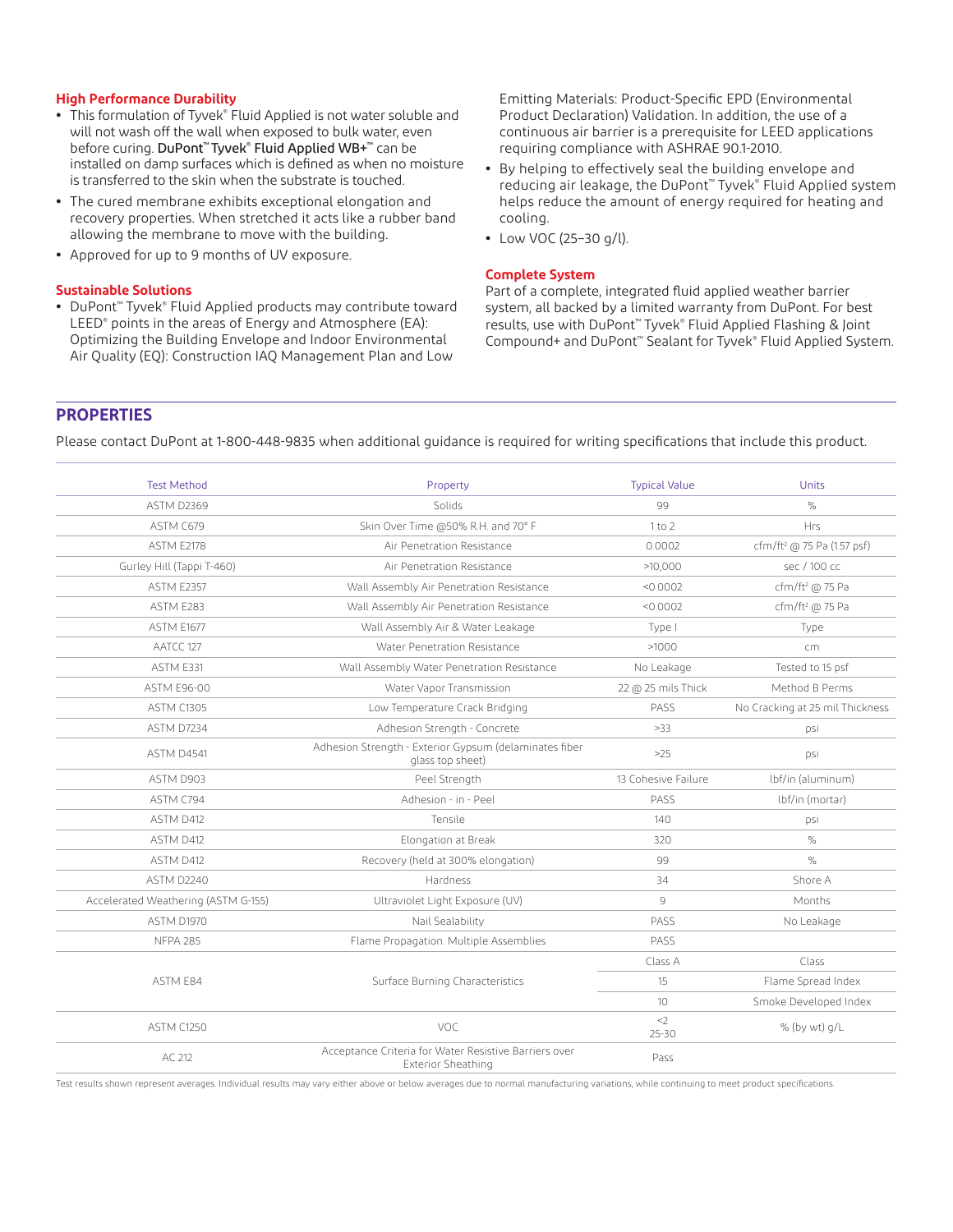# **INSTALLATION**

Please refer to DuPont™ Tyvek® Fluid Applied WB+™ Wall and Substrate Guidelines and DuPont Tyvek Fluid Applied Flashing Installation Guidelines.

## **Use Conditions**

- **•** Tyvek® Fluid Applied WB+™ is intended to be installed as part of membrane drainage wall system. Do not install on a wall that does not feature a continuous path for moisture drainage (as defined below\*).
- **•** Stirring is not necessary. If separation should occur, gently fold material until mixture is uniform. Avoid any type of mixing that will introduce air into the product.
- **•** The temperature of the Tyvek® Fluid Applied WB+™ at the spray tip of standard spray equipment should be 65°F (18°C) or higher. Avoid spraying in very dusty conditions.
- **•** Tyvek® Fluid Applied WB+™ should be covered with the façade within the 9-month approved UV exposure limit. Follow façade manufacturer's installation and maintenance requirements in order to maintain water holdout. Depending on job site conditions, stains may appear, but will not alter the performance of the product.
- **•** For more information, refer to the DuPont™ Tyvek® Commercial Solutions Technical Bulletin Additional Considerations When Spraying DuPont™ Tyvek® Fluid Applied WB+™. See DuPont™ Tyvek® Fluid Applied WB+™ Wall and Substrate Guidelines as well for detailed application instructions.

\*A "Continuous Path for Moisture Drainage to the Exterior" consists of a designed path for continuous moisture drainage which must allow moisture to drain freely and without interruption along the drainage plane. Examples of obstructions that can interrupt drainage are: eyebrows, band boards, building returns, etc. The intent is to ensure that any moisture that penetrates the exterior cladding and reaches DuPont™ Tyvek® Fluid Applied WB+™ can drain and exit the building envelope. The wall system should be designed to prevent moisture accumulation (trapping moisture) within the assembly. Materials should be installed in shingle fashion to provide positive drainage; with sealed penetrations, kick-out or diverter flashing at windows, doors, and any vertical to horizontal changes of the building plane. Proper shingling and integration with kick-out or diverter flashings and/or through wall membranes is essential to moisture management.

#### **Preparation**

**•** Surface must be clean, free from frost, grease, dirt, or other contaminants and must be reasonably smooth. Remove all surface dust, dirt, fins, ridges, mortar, and other projections and fill honeycomb, aggregate pockets, holes, recessed mortar joints and other voids in concrete with substrate-patching material.

- **•** Mortar joints in concrete block and voids in poured concrete should be filled flush and smooth and allowed to cure for a minimum of 48 hours.
- **•** Product can be installed on damp surfaces provided no moisture is transferred to the skin when the substrate is touched. This flexibility reduces substrate preparation and protection requirements.

## **Application**

- **•** Complete all joint treatment and flashing prior to any spraying or rolling of Tyvek® Fluid Applied WB+™.
- **•** Tyvek® Fluid Applied WB+™ can be applied in a single application at 25 mils thick; spot check with a wet mil gauge. Inspect surface for voids and pinholes and repair as necessary.
- **•** Refer to the Wall and Substrate Guidelines for complete information.

## **Curing**

- **•** Tyvek® Fluid Applied WB+™ skins over and is tack free or dry to touch within 2 hours at 70°F and 50% relative humidity. Tack free time and complete cure can vary with temperature, humidity and substrate conditions.
- **•** Uncured DuPont™ Tyvek® Fluid Applied products should not come in contact with DuPont™ Tyvek® Wrap products.
- **•** Performance testing should be done after product is fully cured (~14 days). See curing table in *DuPont™ Tyvek® Fluid Applied WB+™ Wall and Substrate Guidelines* (K29398) for details.

## **Equipment**

Tyvek® Fluid Applied WB+™ may be sprayed using a high-pressure, airless sprayer or applied using a pressure roller in conjunction with a variety of pumps. See *DuPont™ Tyvek® Fluid Applied WB+™ Wall and Substrate Guidelines* (K29398), for pump, equipment and tip configurations. All manufacturer limitations should be followed.

# **TESTING**

#### **Moisture Protection – Weather-Resistant Barriers**

The 2012/2015 International Building Code (IBC, Section 1403.2 Weather Protection) requires that exterior walls shall provide the building with a weather-resistant exterior wall envelope. This shall include flashing as described in Section 1405.4. Tyvek® Fluid Applied System products have been tested and meet weatherresistant barrier codes and standards requirements. The following test methodologies were used:

- **•** ASTM E96-00, Standard Test Methods for Water Vapor Transmission of Materials; Water resistive barriers are typically vapor permeable, which is generally desirable because it allows for drying of incidental moisture intrusion into the wall assembly
- **•** AATCC 127, Hydrostatic Head Test for WRB Materials, measuring pressure to failure or time of failure at a given pressure
- **•** ASTM E331, Standard Test Method for Water Penetration of Exterior Windows, Skylights, Doors, And Curtain Walls by Uniform Static Pressure.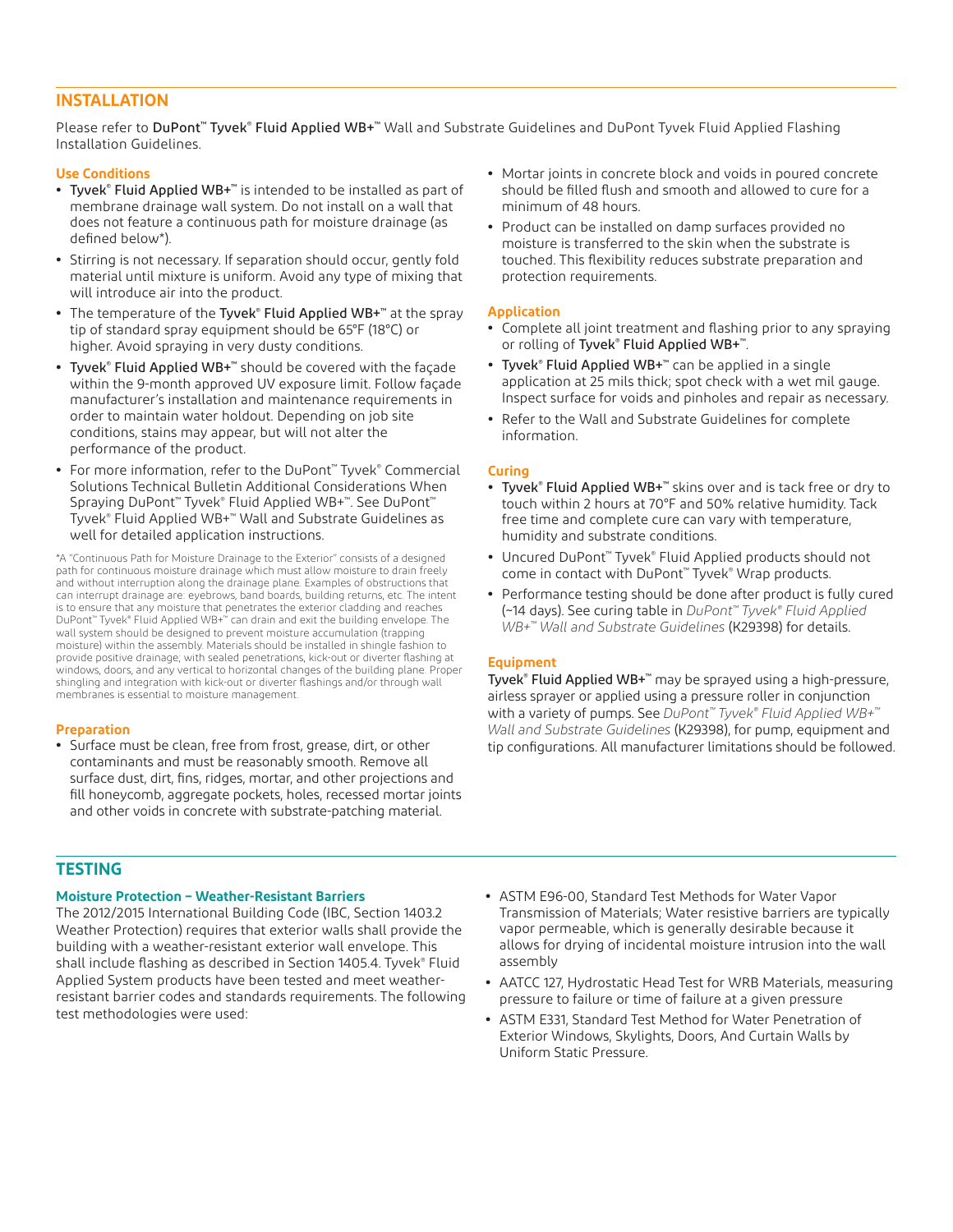## **Air Leakage Control – Air Barriers**

ASHRAE 90.1 2010 requires that the entire building envelope shall be designed and constructed with a continuous air barrier. This is a mandatory provision for the building envelope. IECC 2012/2015 (International Energy Conservation Code) for commercial buildings also requires a continuous air barrier. These codes are being adopted in many states across the United States. Tyvek® Fluid Applied System products have been tested and meet air barrier codes and standard requirements. The following test methodologies were used:

- **•** ASTM E2178, Standard Test Method for Air Permeance of Building Materials
- **•** ASTM E283, Standard Test Method for Determining Rate of Air Leakage Through Exterior Windows, Curtain Walls, and Doors Under Specified Pressure Differences Across the Specimen
- **•** ASTM E2357 Standard Test Method for Determining Air Leakage of Air Barrier Assemblies
- **•** ASTM E1677, Standard Specification for Air Barrier (AB) Material or System for Low-Rise Framed Building Walls
- **•** ASTM E779-10 Standard Test Method for Determining Air Leakage Rate by Fan Pressurization (whole building)
- **•** ASTM E96 Standard Test Methods for Water Vapor Transmission of Materials

#### **Other**

- **•** ASTM E 84 Standard Test Method for Surface Burning Characteristics of Building Materials
- **•** NFPA 285 Standard Fire Test Method for Evaluation of Fire Propagation Characteristics of Exterior Non-Load-Bearing Wall Assemblies Containing Combustible Components
- **•** AC 212 Acceptance Criteria for Water Resistive Coatings used as Water Resistive Barriers over Exterior Sheathing

Tyvek® Fluid Applied System products have been evaluated according to Air Barrier Association of America (ABAA) protocol and are listed at the ABAA website under "ABAA evaluated Air Barrier Assemblies."

## **Packaging**

DuPont™ Tyvek® Fluid Applied WB+™ is available in 5 gallon pails or 55 gallon drums. The lid contains a reclosable integrated pouring spout / hose inlet designed to assist with spraying and pressure rolling applications while minimizing waste generation.

#### **Warranty**

Backed by a limited product warranty, visit [building.dupont.com/](http://building.dupont.com/warranties) [warranties](http://building.dupont.com/warranties) or contact your DuPont representative for details.

## **Limitation**

Tyvek® Fluid Applied WB+™ should not be used for below grade applications or in applications in which it will be permanently exposed. Asphalt based adhesives and/or mastics are not recommended for use with this product.

# **HANDLING**

**WARNING: For Professional Use Only**. Read and follow the entire *Safety, Handling, and Storage* section and the Safety Data Sheets (SDSs, formerly MSDSs or Material Safety Data Sheets) carefully before use. The information below is designed to protect the user and allow for safe use and handling of DuPont™ Fluid Applied products. Follow all applicable federal, state, local and employer regulations.

## **Precautionary Statements**

- **•** Use only as directed. Avoid inhalation of vapor aerosol. Avoid breathing dust/fumes/gas/mist/vapors/spray.
- **•** Wear protective gloves/protective clothing/eye protection/ face protection/respirator. Contaminated work clothing should not be allowed out of the workplace. Wash contaminated clothing before reuse.
- **•** IF ON SKIN: Wash with plenty of soap and water. IF IN EYES: Rinse cautiously with water for several minutes. Remove contact lenses, if present and easy to do. Continue rinsing. IF exposed or concerned: Get medical advice/attention. Immediately call a POISON CENTER/doctor. If skin irritation or rash occurs: Get medical advice/ attention.
- **•** Store locked up. Dispose of contents/container to an approved waste disposal plant.
- **•** Vapor and aerosols are harmful if using spray application. Use in a well-ventilated area. Use NIOSH approved respirator. If vapors are inhaled, immediately move from exposure to fresh air and contact a physician. Avoid contact with eyes and skin. See Personal Protective Equipment section below.

#### **Hazard Statements**

**•** May cause an allergic skin reaction. May cause serious eye damage. May cause genetic defects. May cause cancer. May damage fertility or the unborn child. May cause irritation.

- **•** Repeated or prolonged skin contact may cause allergic reactions with susceptible persons. May cause irritation of respiratory tract.
- **•** This product is a mixture. Health Hazard information is based on its components.
- **•** KEEP OUT OF REACH OF CHILDREN, children can fall in to bucket and drown. Keep children away from bucket with even a small amount of liquid.

# **Personal Protective Equipment (PPE)**

Personal protective equipment (PPE) used during the handling of DuPont™ Fluid Applied products must at a minimum include:

- **•** Protective clothing or coveralls, including long sleeves and head cover (no skin should be exposed), for example, Tyvek® non-woven laminate paint protective coveralls with hood
- **•** Chemical-resistant nitrile, butyl rubber, neoprene or PVC gloves
- **•** Chemical splash impact safety goggles or equivalent, unless using a full-face respirator
- **•** Protective work safety shoes
- **•** Hearing protection such as ear plugs when spraying
- **•** NIOSH-approved particulate filtering full-face respirator with a P95 particulate filter or half-mask respirator with a P95 particulate filter and splash impact googles when spraying
- **•** NIOSH-approved N95 disposable safety mask with splash impact googles for manual application such as troweling or rolling, and for clean-up.